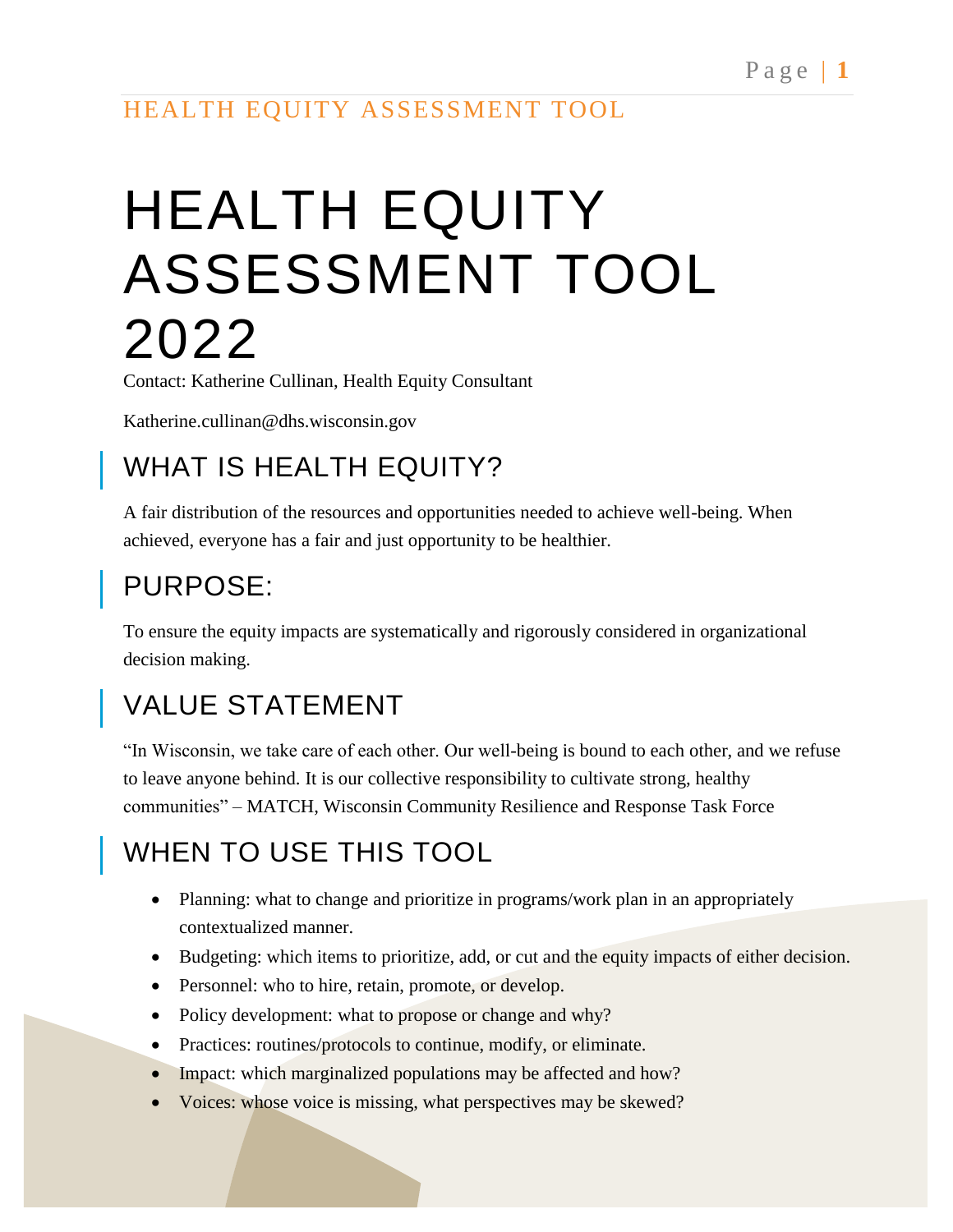# PLANNING

- What are we attempting to do?
- What do we need to change?
- What needs to be prioritized?

WHAT IS THE GOAL OF THIS PROJECT/INITIATIVE? [Insert text here]

WHAT NEEDS TO CHANGE?

[Insert text here]

#### WHAT WILL WE PRIORITIZE?

[Insert text here]

#### WHAT IS THE DECISION TO BE MADE? WHAT IS **ITS GOAL?**

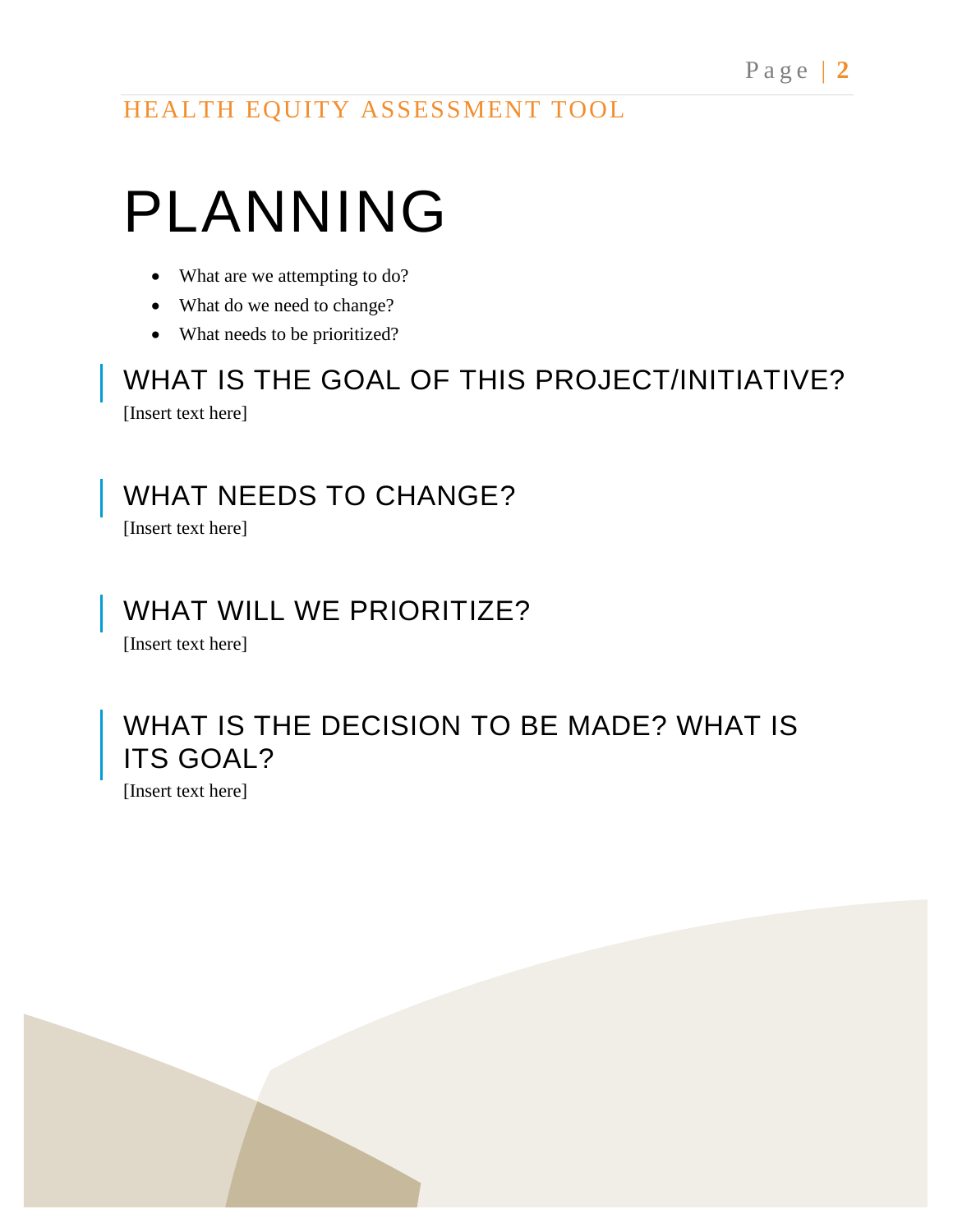# WHO WILL BE AFFECTED?

### WHO WILL BE BURDENED OR ADVANTAGED?

- o Communities of color.
- o Older adults.
- o Deaf or Hard of Hearing communities.
- o People with physical and/or cognitive disabilities.
- o LGBTQIA2S communities (Lesbian, gay, bisexual, transgender, queer/questioning, intersex, asexual/agender, two-spirit).
- o People who are housing insecure.
- o Geographically isolated communities.
- o Native or Indigenous communities.
- o Low-income communities.
- o People facing unemployment.
- o Uninsured or underinsured.
- o Undocumented.
- o Non-native English speakers.
- o Immigrants and refugees.
- o People with incarceration histories.
- o Women and gender minorities.
- o People facing financial, food, or housing insecurity.
- o People with low health literacy.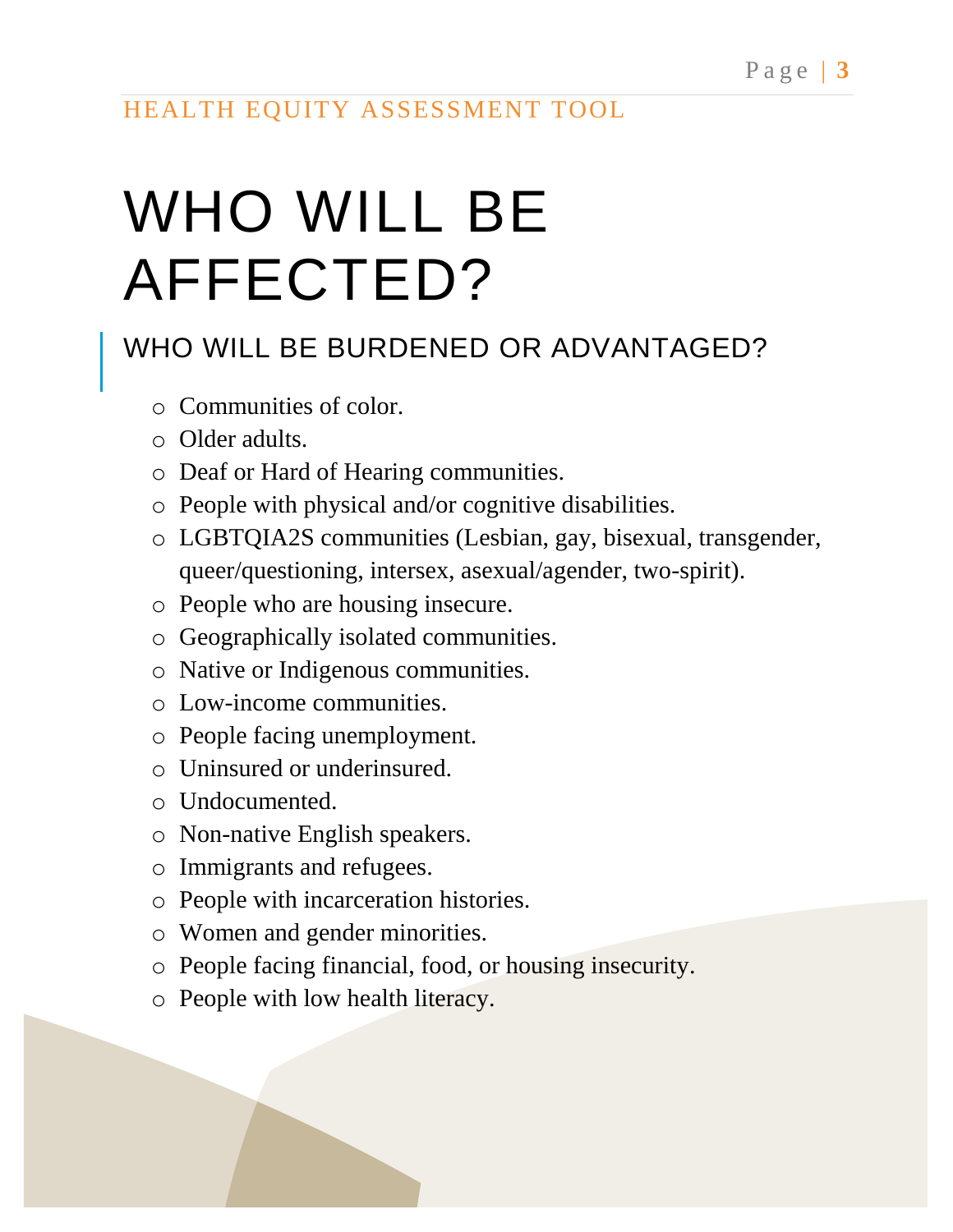#### ANALYZING IMPACT AND MAKING CHANGES

#### WHAT ARE POTENTIAL UNINTENDED CONSEQUENCES?

[Insert text here]

WHAT ARE THE WAYS IN WHICH YOUR POLICY, PROGRAM, OR DECISION COULD BE MODIFIED TO ENHANCE POSITIVE IMPACTS OR REDUCE NEGATIVE IMPACTS?

[Insert text here]

#### ARE THERE COMPLEMENTARY STRATEGIES THAT YOU COULD IMPLEMENT?

[Insert text here]

#### WHAT ARE WAYS IN WHICH EXISTING PARTNERSHIPS COULD BE STRENGTHENED TO MAXIMIZE IMPACT IN THE COMMUNITY?

[Insert text here]

IS THERE ANY POTENTIAL FOR UNINTENDED TRAUMATIZATION OR RETRAUMATIZATION?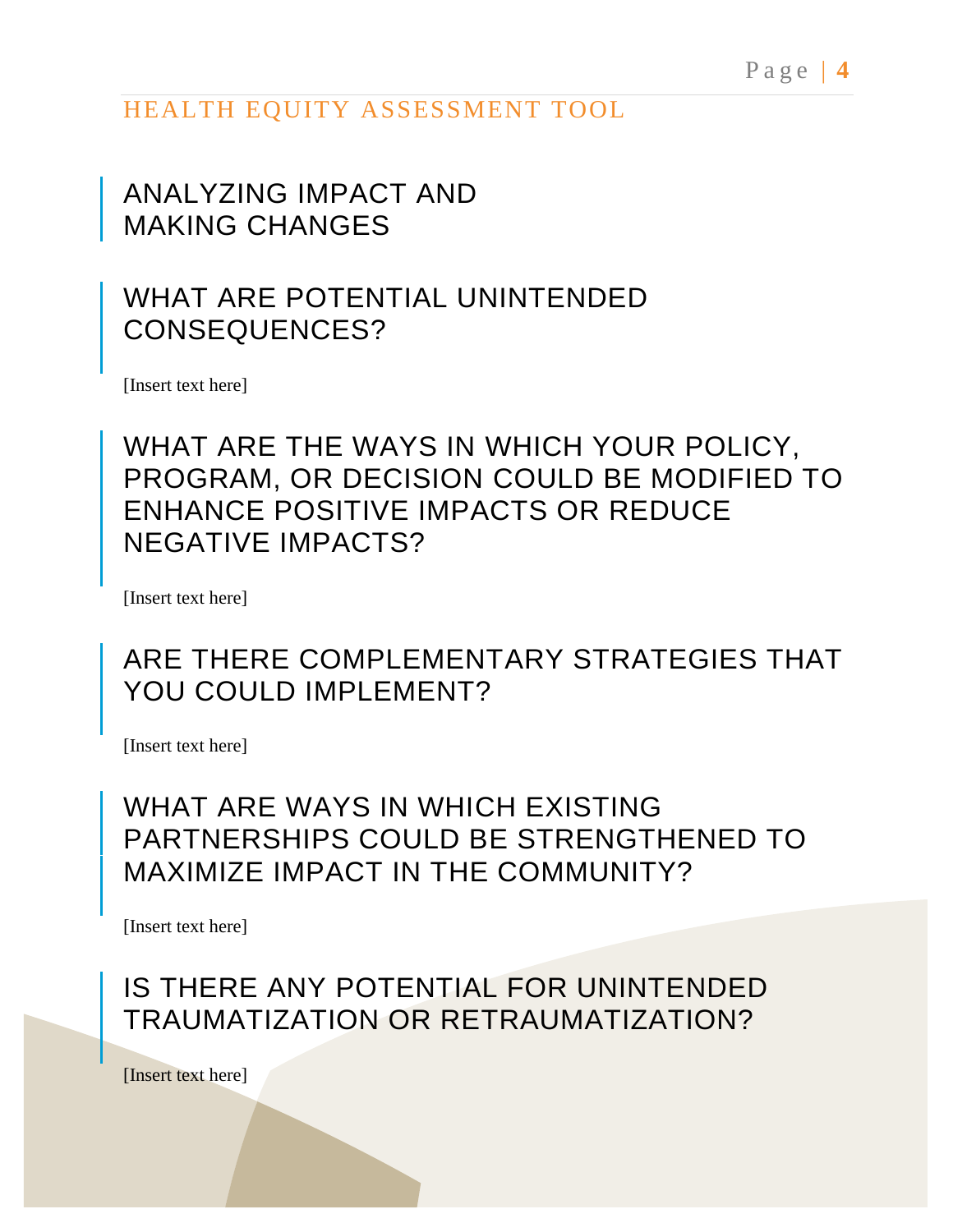# ENGAGING COMMUNITY PARTNERS

HAVE STAKEHOLDERS OR COMMUNITY PARTNERS, ESPECIALLY THOSE MOST AFFECTED, BEEN 1. INFORMED, 2. MEANINGFULLY INVOLVED, AND 3. AUTHENTICALLY REPRESENTED IN THE DEVELOPMENT OF THIS PROGRAM, POLICY, OR PROCESS?

• Who's missing and how can they be engaged?

[Insert text here]

WHAT HAS YOUR ENGAGEMENT PROCESS TOLD YOU ABOUT THE BURDENS OR BENEFITS FOR DIFFERENT GROUPS?

[Insert text here]

WHAT HAS YOUR PROCESS TOLD YOU ABOUT THE FACTORS THAT PRODUCE OR PERPETUATE INEQUITY RELATED TO THIS PROGRAM, POLICY, OR PROCESS?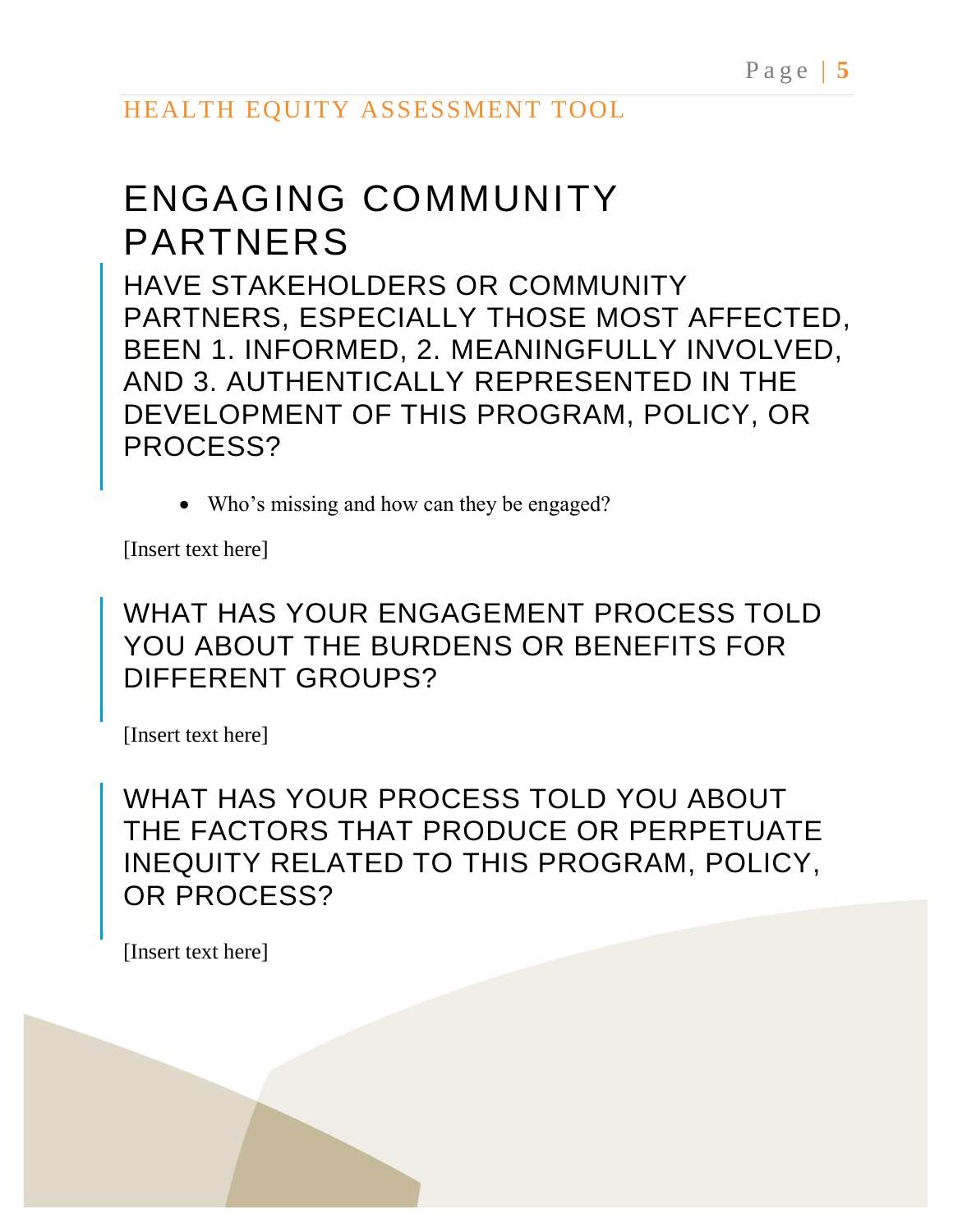# PLAN FOR SUSTAINABLE IMPLEMENTATION

# IS YOUR PLAN…

- Realistic?
- Adequately funded?
- Adequately resourced with personnel?
- Adequately resourced with mechanisms to ensure successful implementation and enforcement?
- Adequately resourced to ensure on-going data collection, public reporting, and community engagement?

## IF THE ANSWER TO ANY OF THESE IS NO, WHAT RESOURCES OR ACTIONS ARE NEEDED?

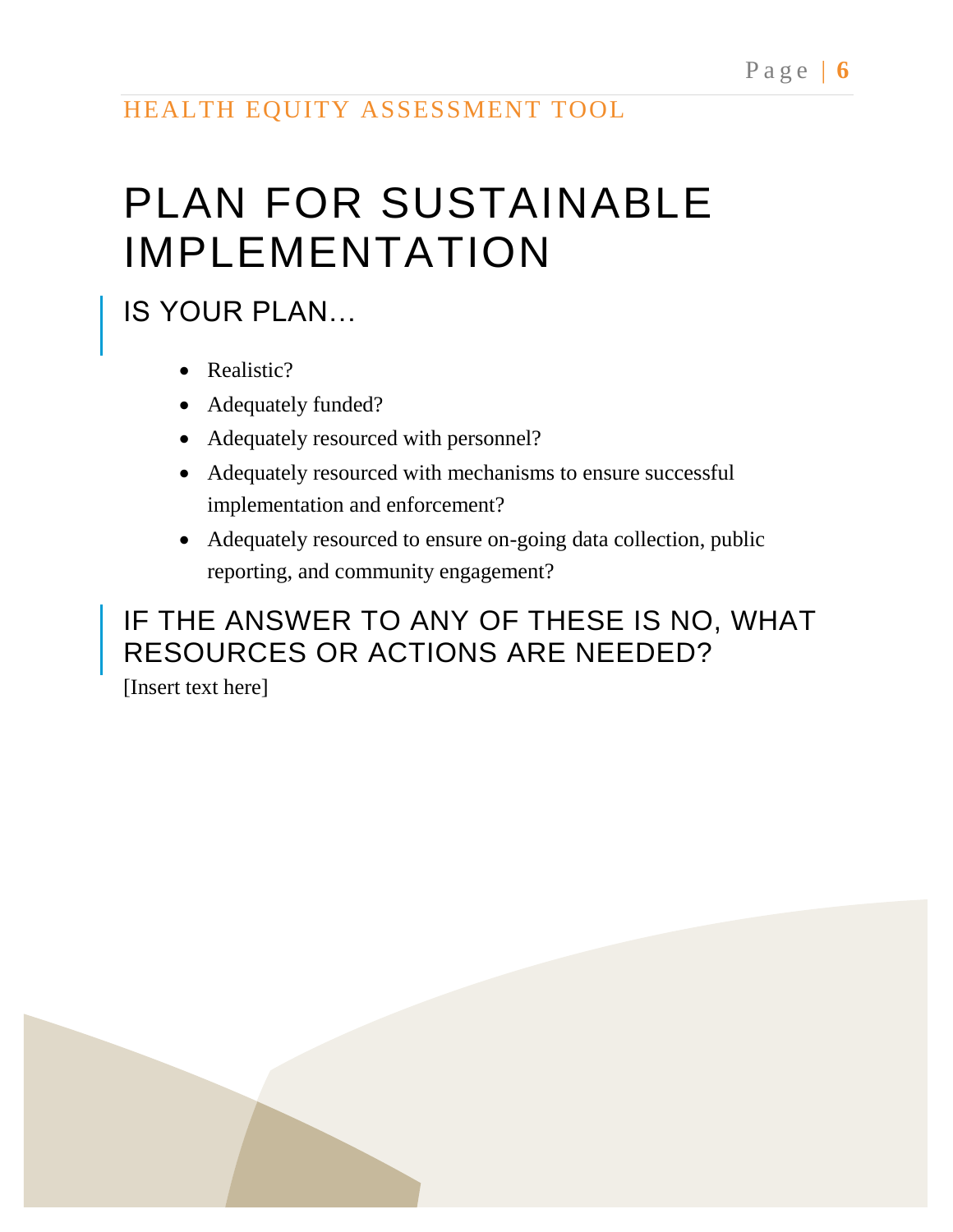# ENSURING ACCOUNTABILITY AND COMMUNICATING RESULTS

*ACCOUNTABILITY INCLUDES PUTTING PROCESSES, POLICIES, AND LEADERSHIP IN PLACE TO ENSURE THAT PROGRAM PLANS, EVALUATION RECOMMENDATIONS, AND ACTIONS LEADING TO IDENTIFICATION AND ELIMINATION OF ROOT CAUSES ARE ACTUALLY IMPLEMENTED.*

## ACCOUNTABILITY IN ACTION

How will impacts be documented and evaluated? Are you achieving the anticipated outcomes? Are you having impact in the community?

[Insert text here]

What are your messages and communication strategies that will help advance equity?

[Insert text here]

How will you continue to partner and deepen relationships with communities to make sure your work to advance equity is working and sustainable for the long haul?